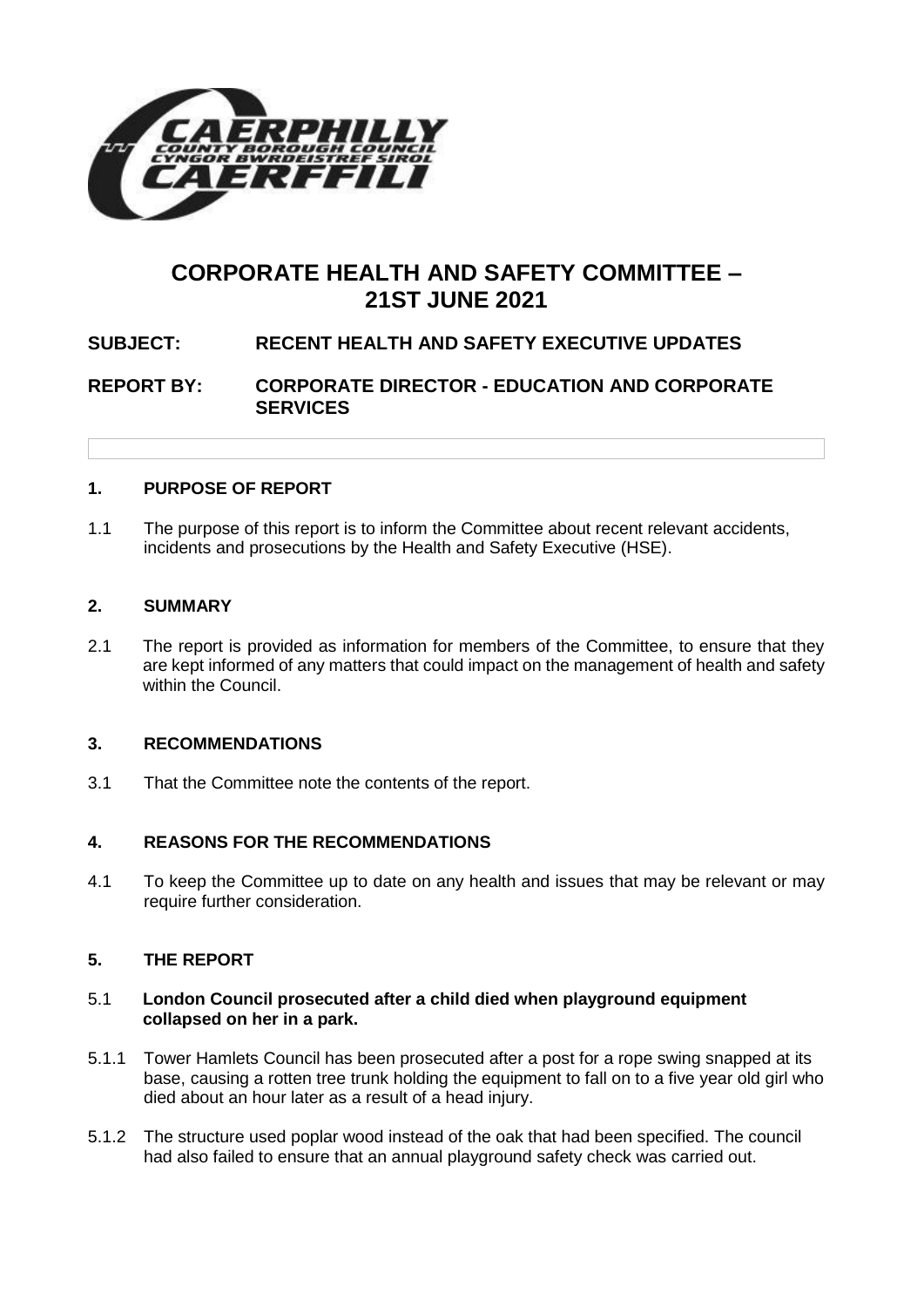- 5.1.3 Westminster Magistrates' Court was told that the local authority had previously implemented a system of inspections to ensure that play equipment was safe to use. However, the play equipment had not been inspected by a playground inspector since September 2013. If the equipment had been inspected and tested for signs of rot, the risk may have been identified and appropriate action taken to remove and replace the equipment.
- 5.1.4 London Borough of Tower Hamlets Council pleaded guilty to breaching section 3(1) of the Health and Safety at Work Act. It was fined £330,000 and ordered to pay costs of £6204
- 5.1.5 According to the BBC, the council signed off a £2 million 'extraordinary cost item' from its children's services budget last year to cover the potential fine and legal costs.

#### **5.2 Cheshire Council prosecuted for failing to maintain safety railings, leading to child's fall**.

- 5.2.1 A local authority has been fined after a child fell almost three metres to the floor from a gap in railings.
- 5.2.2 The 21-month old child was visiting Chester City centre with her family to watch the Christmas parade in November 2018. While standing at a viewing point on The Rows at Bridge Street, the child fell through a gap in the railings onto the floor below, fracturing to her skull.
- 5.2.3 Chester Magistrates' Court was told that one of the spindles on the railings had been missing for at least 18 months, leading to a significant gap (22cm) in the physical protection of the railings on The Rows.
- 5.2.4 Cheshire West and Chester Council failed to ensure that The Rows were maintained to prevent a risk of a fall from height. Health and Safety Executive (HSE) investigators said no risk assessment or risk control measures were put in place for members of the public and employees accessing or working on The Rows before the incident occurred. The local authority failed to provide adequate information, instruction and training to ensure employees understood the risks associated with a lack of maintenance of the Rows.
- 5.2.5 Cheshire West and Chester Council (CWCC) admitted breaching section 3(1) of the Health and Safety at Work Act. It was ordered to pay a fine of £300,000 plus £5607 costs.
- 5.2.6 CWCC's cabinet member for legal and finance said immediately after the incident that a full risk assessment of Chester Rows was carried out and repairs to all defects, including those not owned by the council, were completed at the council's expense. There is now also a quarterly inspection and arrangements for carrying out repairs and undertaking a full refresh of its health and safety culture, including providing IOSH training courses for directors, senior managers and supervisors.

#### **5.3 School prosecution due to low wall posing trip hazard**.

- 5.3.1 A school has been fined after a member of public tripped over a retaining wall and sustained a fatal head injury.
- 5.3.2 Peterborough Magistrates' Court heard how on 17 February 2017; a family member attended The Leys & St Faith's Foundation School in Cambridge to watch an evening performance. While walking towards the hall the woman tripped over a small retaining wall and fell to the ground sustaining a serious head injury. She died six days later in hospital.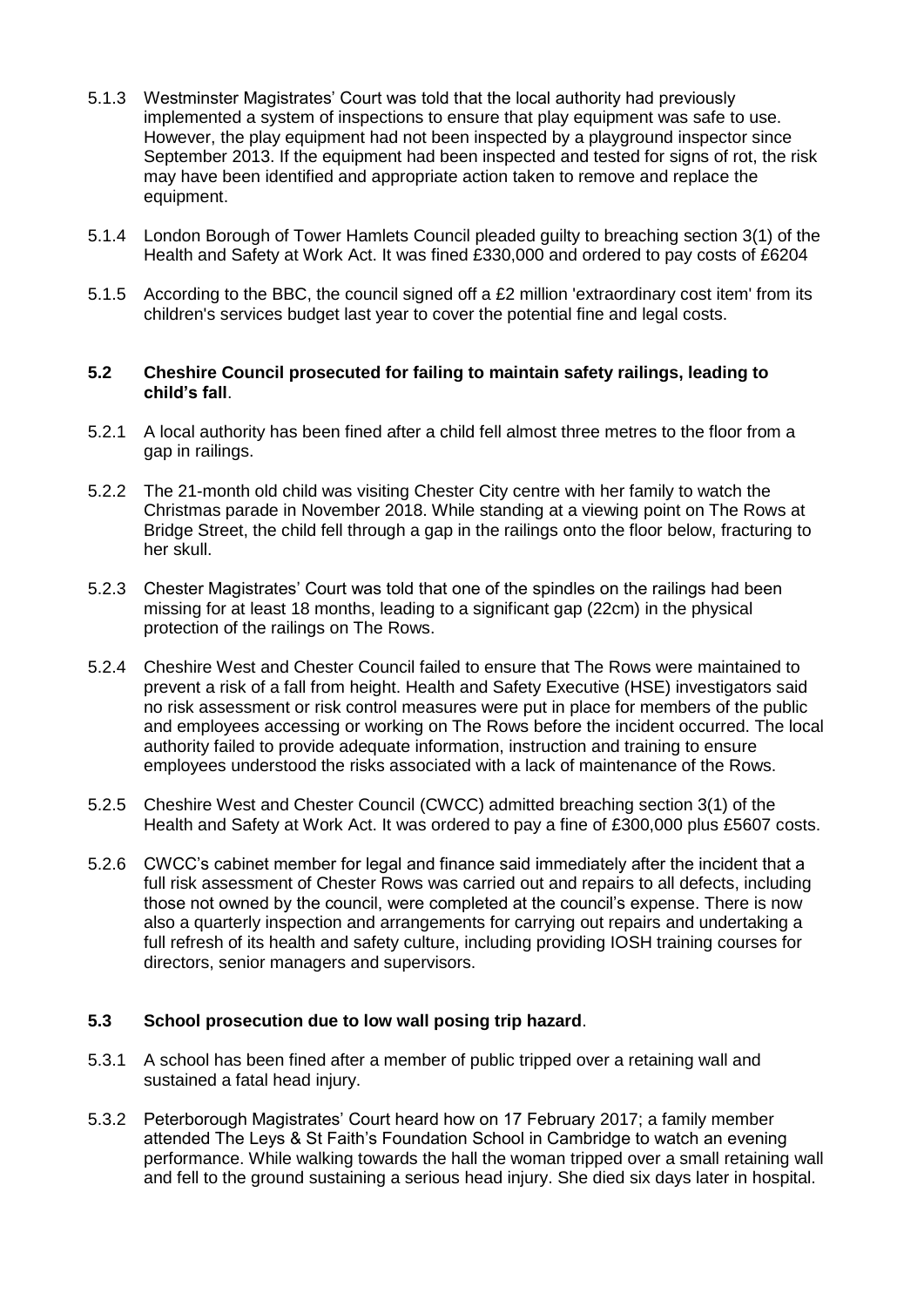- 5.3.3 An investigation by the Health and Safety Executive (HSE) found that The Leys & St Faith's Foundation School had failed to ensure the area was adequately lit. A pedestrian site safety assessment failed to identify the risk of tripping over the wall and did not take into consideration the lighting conditions or potential effect of poor lighting on pedestrian safety at night.
- 5.3.4 The Leys and St Faith's Foundation School of Cambridge pleaded guilty to breaching Section 3 (1) of the Health and Safety at Work Act 1974, fined £52,800 and ordered to pay costs of £10,040.

#### **5.4 Waste company fined £1.2m after a worker fatally injured by a reversing vehicle.**

- 5.4.1 Enterprise Managed Services, part of Amey, has been prosecuted after a worker was fatally injured by a reversing vehicle.
- 5.4.2 On 8 April 2016, a 22-year-old employee was working as part of a four-man collection crew on a routine collection of recyclable waste in Daventry, Northamptonshire.
- 5.4.3 The employee tripped and fell under the wheels of the refuse lorry and sustained fatal crush injuries.
- 5.4.4 Investigators found that a suitable and sufficient risk assessment had not been carried out for the collection route and there was a failure to adequately supervise the round.
- 5.4.5 At Northampton Crown Court, Enterprise Managed Services admitted breaching section 3(1) of the Health and Safety at Work Act. The company was fined £1.2 million and ordered to pay costs of £60,476.

#### **5.5 Conclusion**

Health and Safety remains a key priority for Local Authority consideration. Although the HSE are less pro-active than previously, they will investigate and prosecute if there are health and safety failings. As an Authority we ensure that we keep up to date with prosecutions enabling us to implement any learning from such actions within Local Authority services if applicable. Ensuring that health and safety is considered, and risks assessed and controlled, assists the Authority in meeting its legal obligations, in protecting the health and safety of employees and others.

#### **6. ASSUMPTIONS**

6.1 No assumptions have been made regarding the information contained in this report.

## **7. SUMMARY OF INTEGRATED IMPACT ASSESSMENT**

7.1 This report is for information only and so an Integrated Impact Assessment is not required

#### **8. FINANCIAL IMPLICATIONS**

8.1 There are no financial implications.